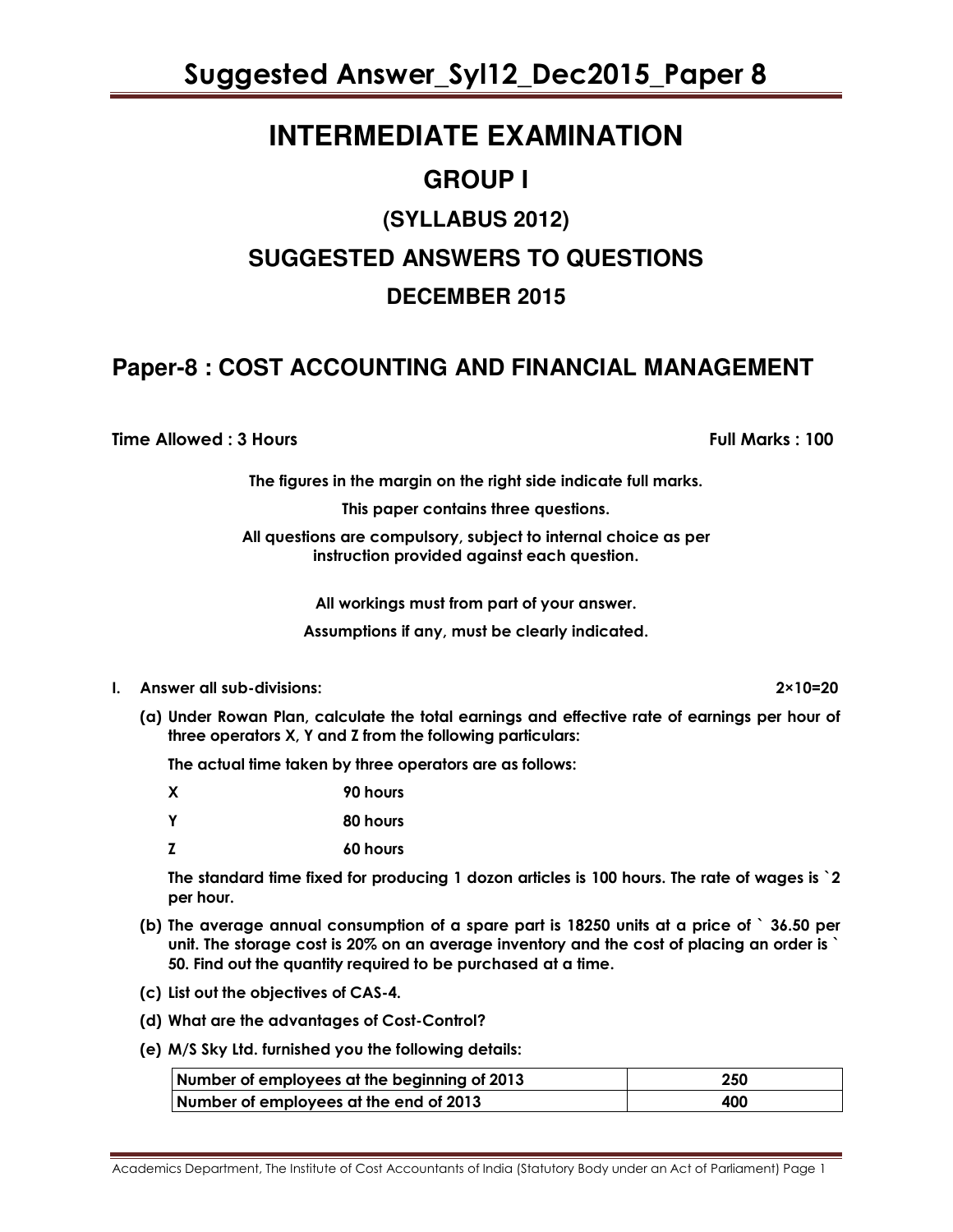| <b>Employees resigned</b>                                   | 40 |
|-------------------------------------------------------------|----|
| <b>Employees discharged</b>                                 |    |
| <b>Employees replaced due to resignation and discharges</b> | 40 |

From the above calculate Labour Turnover Rate for the factory by Separation Method and Replacement Method.

- (f) List out the items to be included for the purpose of measuring employee cost.
- (g) The following particulars are furnished to you by M/S Limelight & Co. Ltd in respect of a current machine:

| <b>Cost of Machine</b>                | $\degree$ 30,000 |
|---------------------------------------|------------------|
| <b>Estimated scrap value</b>          | $\degree$ 3,000  |
| <b>Working life of the machine is</b> | 5 years          |

The machine is treated as obsolete after three years of service and sold for `6,000. How would you treat the loss of the transaction in cost Account?

(h) The following particulars are furnished to you relating to a company:

|                      | $(')$ (in lakhs) |  |
|----------------------|------------------|--|
| <b>Sales</b>         | 1,000            |  |
| <b>Variable cost</b> | 400              |  |
| <b>Fixed cost</b>    | 300              |  |
| Contribution         | 600              |  |
| Interst              | 100              |  |
| Profit before tax    | 200              |  |

You are required to calculate Operating leverage and Financial Leverage from the above.

- (i) What are the advantages of computation of overhead absorption rate before incurrence of overhead?
- (j) A co. pays a dividend of 20% on the equity shares of face value of `100 each. Find out the value of the equity share given that the dividend rate is expected to remain same and the required rate of return is 15%.

#### Answer:

I. (a) Computation of Earning under Rowan Plan

Timesaved Hours worked×RatePerHour + × Hours worked × RatePerHour TimeAllowed

|   | <b>EARNINGS</b>                                                 | <b>FFFFCTIVE RATE</b> |
|---|-----------------------------------------------------------------|-----------------------|
| Χ | $(90 \times 2) + [100 - 90/100]$ 90 $\times$ 2 = 180 + 18 = 198 | $198/90 = 2.20$       |
|   | $(80 \times 2) + [100 - 80/50] 80 \times 1 = 160 + 32 = 192$    | $192/80 = 2.40$       |
|   | $(60 \times 2) + [100 - 60/50]$ 60 × 1 = 120 + 48 = 168         | 168/60 = 2.80         |

(b)

$$
EOQ = \sqrt{\frac{2 \times 18,250 \text{ units} \times 50}{36.50 \times 20 / 100}}
$$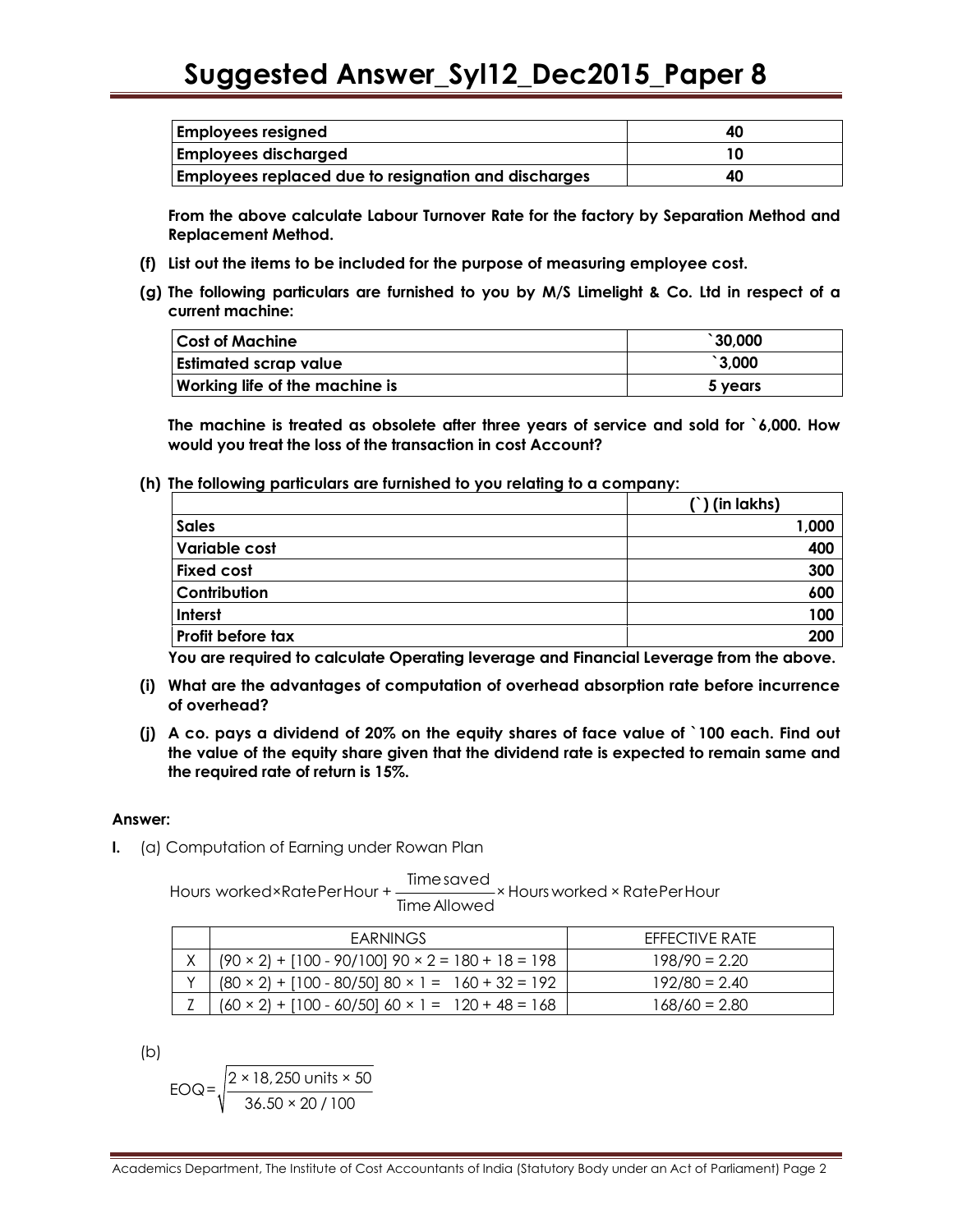$$
=\sqrt{\frac{18,25,000}{7.3}} = 500
$$
 units

- (c) Objectives of CAS 4: Cost Accounting standard on cost of production for captive consumption are:
	- (i) The purpose of this standard is to bring uniformity in the principles and methods used for determining the cost of production of excisable goods used for captive consumption.
	- (ii) The cost statement prepared based on standard will be used for determination of assessable value of excisable goods used for captive consumption.
	- (iii) The standard and its disclosure requirement will provide better transparency in the valuation of excisable goods used for captive consumption.
- (d) The advantage of cost control are mainly as follows:
	- (i) Achieving the expected return on capital employed by maximising or optimising profit.
	- (ii) Increase in productivity of available resources.
	- (iii) Reasonable price.
	- (iv) Continued employment and job opportunity for workers.
	- (v) Economic use of limited resources of production.
	- (vi) Increased credit worthiness.
	- (vii)Prosperity and economic stability of the industry.
- (e) (i) Separation method:

$$
= \frac{50}{\frac{250 + 400}{2}} \times 100
$$

$$
= \frac{50}{325} \times 100 = 15.38\%
$$

(ii) Replacement method:

$$
= \frac{40}{\frac{250 + 400}{2}} \times 100
$$

$$
= \frac{40}{325} \times 100 = 12.31\%
$$

- (f) Items to be included for the purpose of measuring employee cost.
	- (i) Any payment made to an employee either in cash or kind.
	- (ii) Gross payments including allowances payable and includes all benefits.
	- (iii) Bonus, ex-gratia, sharing of surplus, remuneration payable to managerial personnel including Executive Directors and other officers.
	- (iv) Any amount of amortization arising out of voluntary retirement, retrenchment, termination etc.
	- (v) Variance in employee payments / costs due to normal reasons (if standard Costing System is followed).
	- (vi) Any perquisites provided to an employee by the employer.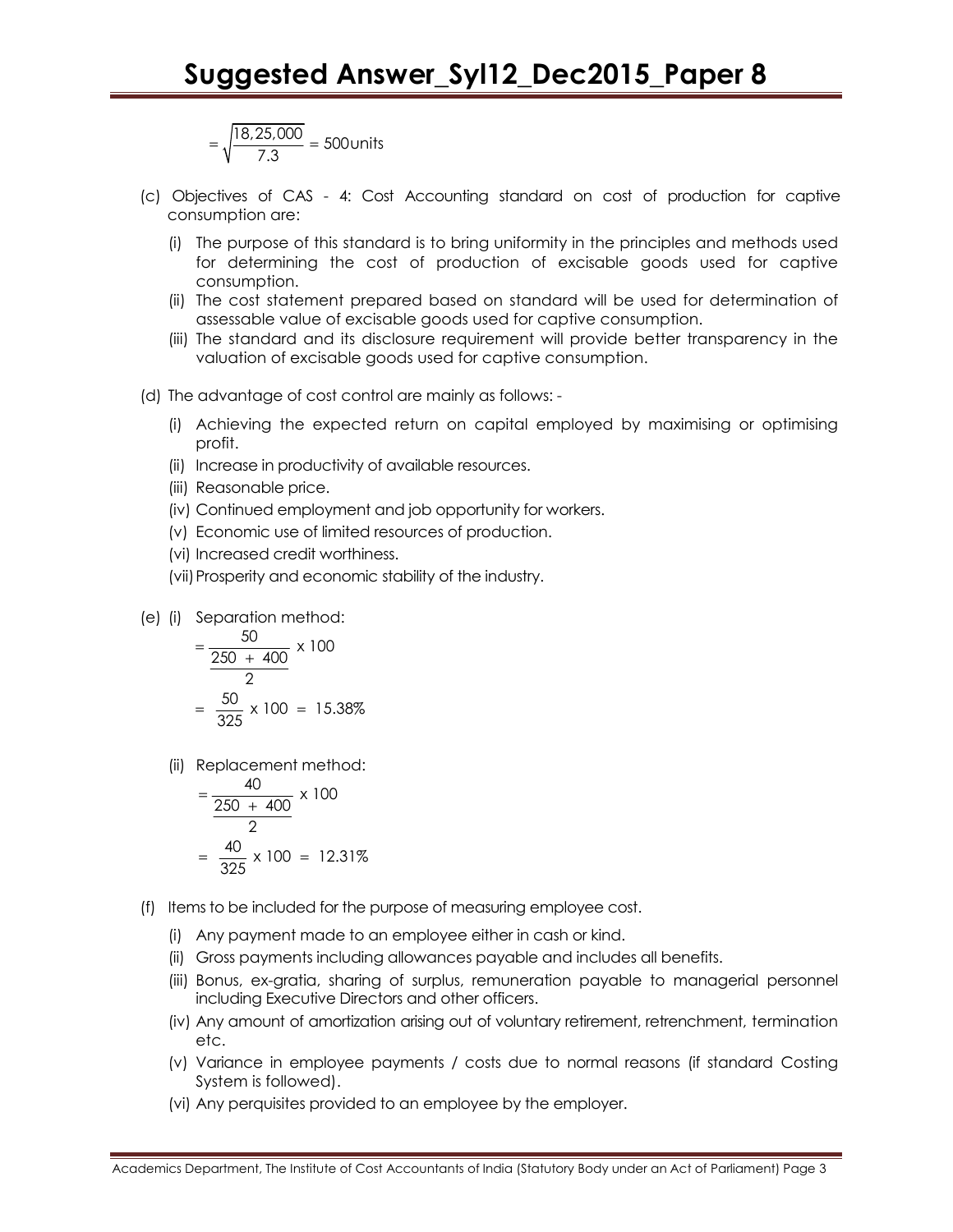| (g) Cost of machine | 30,000 |
|---------------------|--------|
| Less: Scrap value   | 3,000  |
|                     | 27.000 |

Depreciation per year =  $27,000 \div 5 = 5,400$ 

#### Computation of loss:

| Cost of machine          | 30,000 |
|--------------------------|--------|
| Less: Dep for 3 yrs      | 16,200 |
| WDV at the end of 3 yrs. | 13,800 |
| Less: Sale value         | 6,000  |
| Loss                     | 7.800  |

Entire loss may be charged to costing profit and loss a/c in the year of sale or may be spread over the balance period of life of the machine.

(h) Calculation of Leverages:

Operating Leverage =

$$
Contribution / EBIT = \frac{600}{300} = 2
$$

Finance Leverage =  $\frac{300}{200}$  = 1.5 =

- (i) Advantages:
	- $\div$  Production cost can be worked out as soon as production is finished.
	- $\div$  It enables prompt preparation of cost sheets and cost estimates which help managements submit tenders and quotations and fix selling price of product well in advance.
	- Product costs are not affected by calender or seasonal fluctuations.
	- Cost control is facilitated by comparing actual overheads with overheads recovered.
	- $\bullet$  Where cost plus contract formula is applied, price quotations can be fixed readily.
	- ❖ It provides data for cost control and decision making.
	- Losses due to idle capacity and real cost of production are highlighted while determining rate by using normal capacity as base.

$$
\text{(j)} \qquad \qquad \mathsf{P}_{\circ} \qquad = \frac{\mathsf{D}}{\mathsf{K}_{\mathsf{e}}}
$$

Where  $P_0 =$  Value of equity share.

D = Annual Dividend

 $K_e$  = Required rate of return.

So,  $K_e = 15\%$  D = 20 (i. e. 20% of 100)

 $P_{\circ}$ 

$$
= \frac{D}{K_{\Theta}} = \frac{20}{0.15} = 133.33
$$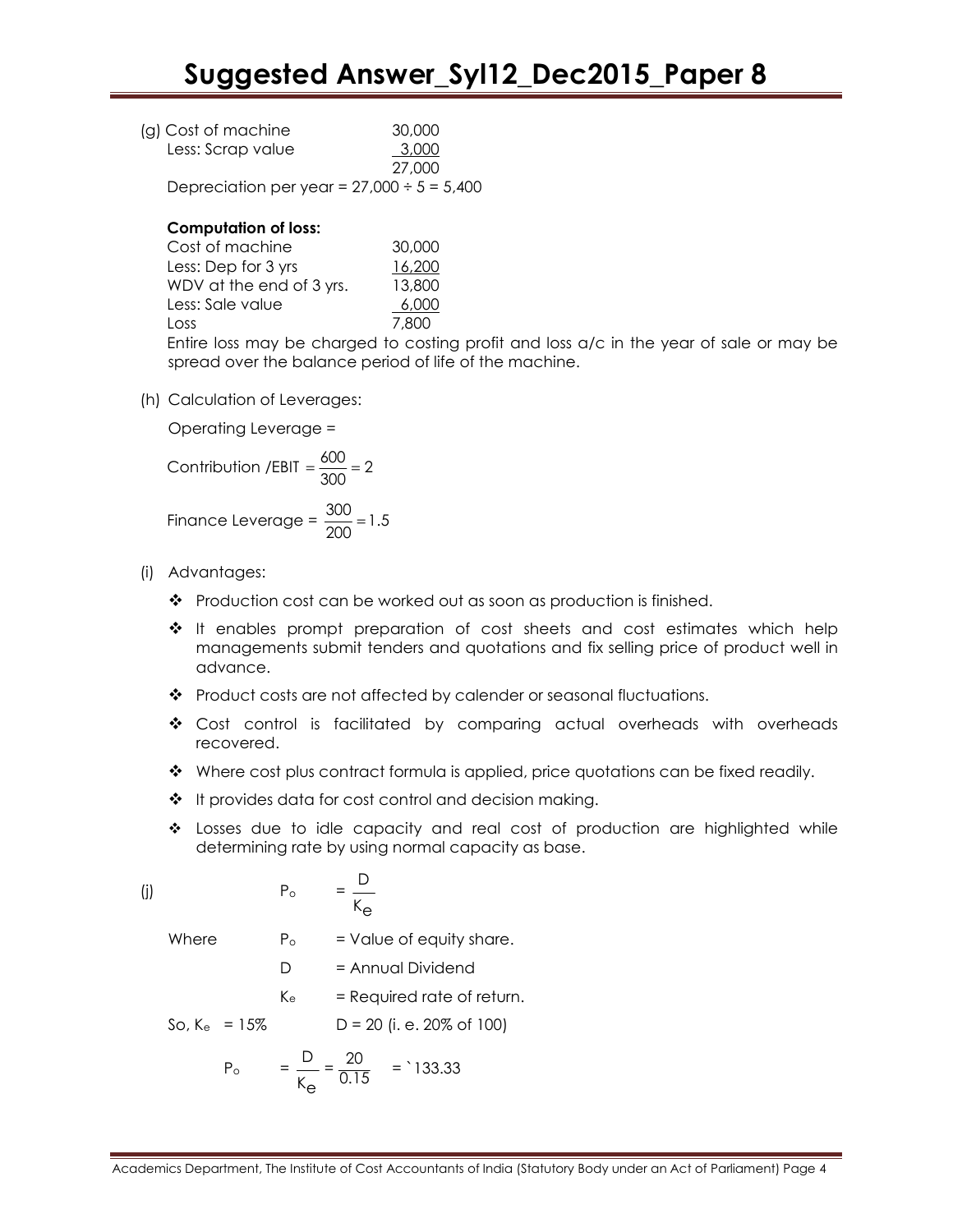- II. Answer any three sub-divisions from  $(a)$  to  $(d)$ :  $16 \times 3 = 48$ 
	- (a) (i) From the following particulars furnished by M/S Bright & Co. Ltd, prepare a statement indicating the pricing of issues on the basis of Simple Average Method.
		- 2014, April
			- April 1 Purchased 200 units @ `20 each.
			- April 2 Purchased 100 units @ `18 each.
			- April 5 Issued 250 units to job P vide M/R No. 10
			- April 7 Purchased 200 units @ ` 16 each
			- April 10 Purchased 300 units @ ` 14 each.
			- April 13 Issued 200 units to job Q vide M/R No. 16
			- April 18 Issued 200 units to job R vide M/R No. 18
			- April 20 Purchased 100 units @ ` 13 each
			- April 24 Issued 150 units to job X vide M/R No. 20.

8

(ii) Compute the employee cost from the following particulars:

Basic pay `3,00,000. Accommodation provided to employees free of cost (this accommodation is owned by the employer, depreciation of the accommodation is `50,000. Maintenance charges `40,000 and municipal tax of the accommodation `2,000.

Employer's contribution to PF `60,000. Due to delay in making payment, a penalty was imposed for `3,000, which was paid by the employer.

Reimbursement of medical expenses `40,000.

Employees contribution to PF `60,000.

Bonus paid to employees `1,00,000.

Hospitalisation expenses of Employee's family `1,00,000 paid by employer. 8

#### Answer:

- II. (a)
	- (i) STORES LEDGER ACCOUNT

| <b>Receipts</b> |      |       | <b>Issue</b>          |      | <b>Balance</b> |                     |      |                |
|-----------------|------|-------|-----------------------|------|----------------|---------------------|------|----------------|
| <b>Date</b>     | Qty. | Price | Value<br>$^{\prime})$ | Qty. | Price<br>$($ ) | Value<br>$^{\circ}$ | Qty. | Value<br>$($ ) |
| 2014            |      |       |                       |      |                |                     |      |                |
| April - 1       | 200  | 20    | 4,000                 |      |                |                     | 200  | 4,000          |
| April - 2       | 100  | 18    | 1,800                 |      |                |                     | 300  | 5,800          |
| April - 5       |      |       |                       | 250  | 19             | 4,750               | 50   | 1,050          |
| April-7         | 200  | 16    | 3,200                 |      |                |                     | 250  | 4,250          |
| April-10        | 300  | 14    | 4,200                 |      |                |                     | 550  | 8,450          |
| April-13        |      |       |                       | 200  | 16             | 3,200               | 350  | 5,250          |
| April-18        |      |       |                       | 200  | 15             | 3,000               | 150  | 2,250          |
| April-20        | 100  | 13    | 1,300                 |      |                |                     | 250  | 3,550          |
| April-24        |      | -     |                       | 50   | 13.5           | 2025                | 100  | 1,525          |

#### Working Notes:

1. Calculation of price for issue on 5<sup>th</sup> April, 2014

 $= 20 + 18/2 = 19$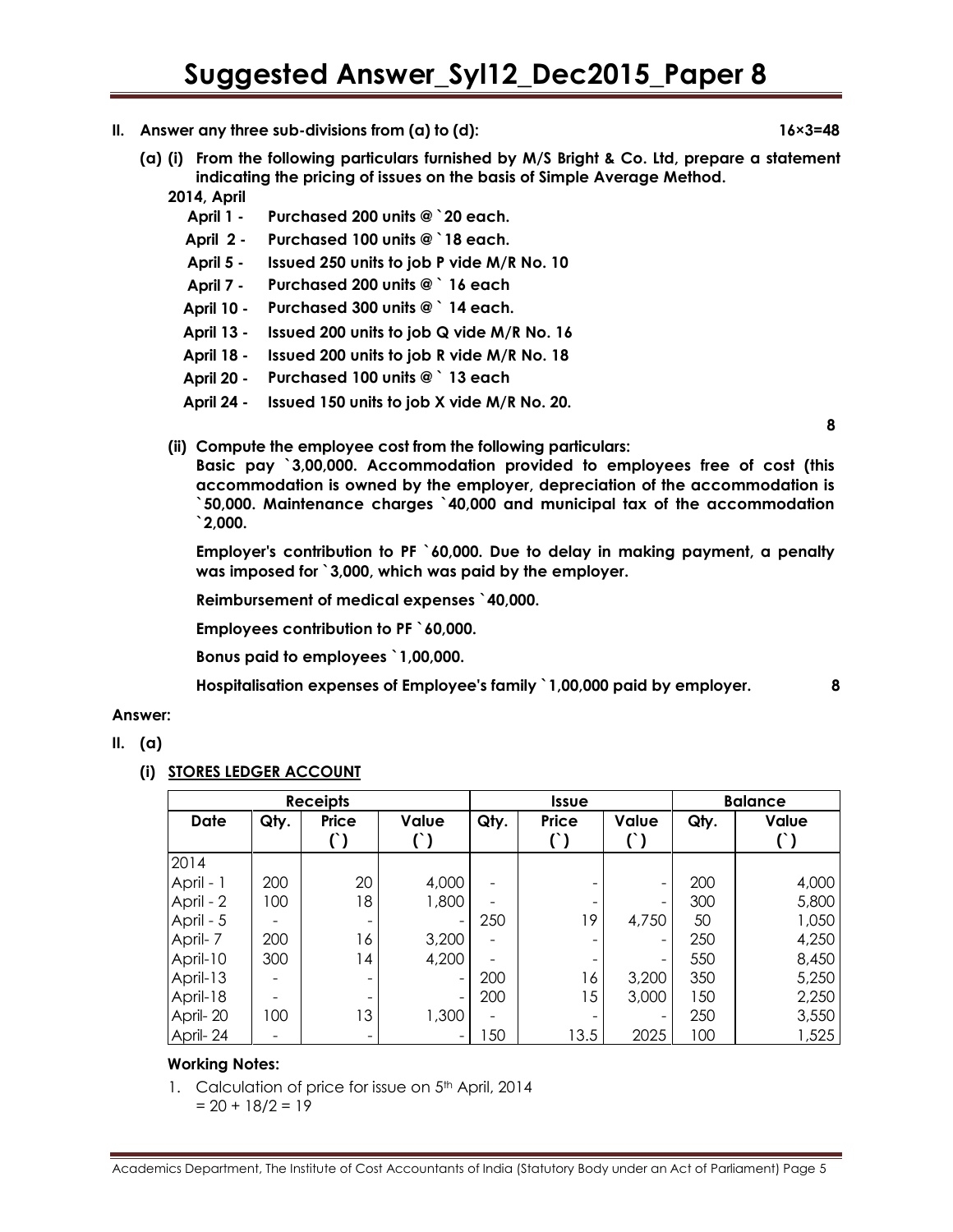2. Price for issue on 13<sup>th</sup> April

 $18 + 16 + 14/3 = 16$ 

3. Price for issue on 18<sup>th</sup> April

 $16 + 14/2 = 15$ 

4. Price for issue on 24<sup>th</sup> April

 $14 + 13/2 = 13.5$ 

#### (ii) Computation of Employee Cost:

|      | <b>Particulars</b>                                                                                   | Amount (`) |
|------|------------------------------------------------------------------------------------------------------|------------|
|      | <b>Basic pay</b>                                                                                     | 3,00,000   |
| Add: | Cost of accommodation provided by employer =<br>Depreciation + Maintenance Charges & Municipal Tax = |            |
|      | $50,000 + 40,000 + 20,000 = 92,000$                                                                  | 92,000     |
| Add: | Employer's contribution to PF                                                                        | 60,000     |
| Add: | Reimbursement of medical expenses                                                                    | 40,000     |
| Add: | <b>Hospitalization expenses</b>                                                                      | 1,00,000   |
| Add: | Bonus paid to employee                                                                               | 1,00,000   |
|      | <b>Total Employee Cost</b>                                                                           | 6,92,000   |

#### (b) (i) Following particulars are revealed from the costing records of M/S Jupiter & Co. Ltd. in the year 2014:

#### Production - 15,000 units

| Raw material cost        | 3,00,000 |
|--------------------------|----------|
| Labour cost              | 1,80,000 |
| <b>Factory overheads</b> | 1,20,000 |
| <b>Office overheads</b>  | 60,000   |
| <b>Selling expenses</b>  | 15,000   |

Rate of profit 25% on selling price.

Now the management decided to produce 20,000 units in 2015. As per Co's estimate, cost of raw materials will be increased by 25% and labour cost will also increase by 15%. 50% of overhead charges are fixed and the rest is variable. The selling expenses per unit will also be reduced by 25%.

There will be no change in rate of profit.

Prepare Cost Statements for both the years 2014 and 2015. 3+5=8

(ii) Under a scheme of payment by result, a worker takes 8 hours to complete a job. The wages is `24 per hour. Material Cost of the job is `150 and overheads are recovered at 25% of the total direct wages. Standard time allowed for the job 12 hours. You are required to calculate the factory cost of the job under Rowan system and Halsey system of incentive plan.  $2+2+4=8$ 

Answer:

II. (b)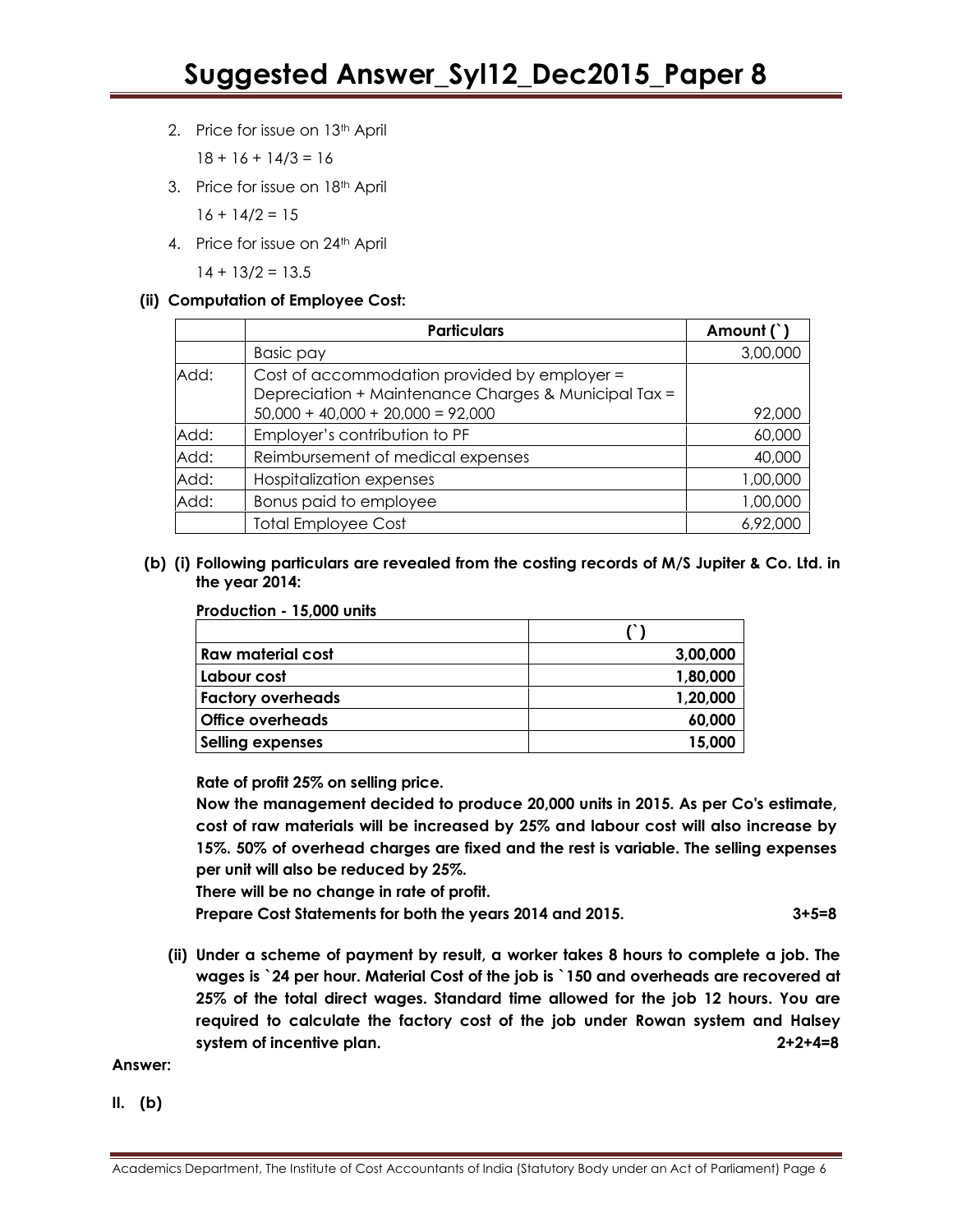#### (i) Statement of cost & profit (cost sheet)

#### Output 15,000 units for 2014

| <b>Particulars</b>                                    | Amount ( | Amount (`) |
|-------------------------------------------------------|----------|------------|
| Raw materials                                         | 20       | 3,00,000   |
| Labour                                                | 12       | 1,80,000   |
| <b>Prime Cost</b>                                     | 32       | 4,80,000   |
| Add: Factory Overhead                                 | 8        | 1,20,000   |
| <b>Works cost</b>                                     | 40       | 6,00,000   |
| Add: Office overhead                                  | 4        | 60,000     |
| <b>Cost of Production</b>                             | 44       | 6,60,000   |
| Add: Selling Exp.                                     |          | 15,000     |
| <b>Cost of Sales</b>                                  | 45       | 6,75,000   |
| Add: Profit 25% on Sales or 33/1/3 % on cost of sales | 15       | 2,25,000   |
| <b>Sales</b>                                          | 60       | 9,00,000   |

#### Statement of Cost & Profit (cost sheet) Output 20,000 units for 2015

| <b>Particulars</b>                                                                    | Cost<br>per Unit $( )$ | <b>Total Cost</b> |
|---------------------------------------------------------------------------------------|------------------------|-------------------|
| Raw materials (`20 × 125% × 20,000)                                                   | 25                     | 5,00,000          |
| Add: Labour (`12 × 115% × 20,000)                                                     | 13.80                  | 2,76,000          |
| <b>Prime Cost</b>                                                                     | 38.80                  | 7,76,000          |
| <b>Add:</b> Factory Overheads $\left[\frac{1,20,000}{2}\right]$ i.e. $\degree$ 60,000 | 7.00                   | 1,40,000          |
| $+\frac{60,000}{15,000} \times 20,000$ i.e. `80,000]                                  |                        |                   |
| <b>Works Cost</b>                                                                     | 45.80                  | 9,16,000          |
| <b>Add:</b> Office Overheads $\left(\frac{60,000}{2}\right)$ i.e. '30,000             | 3.50                   | 70,000            |
| $+\frac{30,000}{15,000} \times 20,000$ i.e. 40,000]                                   |                        |                   |
| <b>Cost of Production</b>                                                             | 49.30                  | 9,86,000          |
| <b>Add:</b> Selling Expenses $\{\}$ 1 × (100 - 25 )%} × 20,000]                       | 0.75                   | 15,000            |
| <b>Cost of Sales</b>                                                                  | 50.05                  | 10,01,000         |
| <b>Add:</b> Profit 25% on Sales or 33.33% on Cost of Sales                            | 16.68                  | 3,33,600          |
| <b>Sales</b>                                                                          | 66.73                  | 13,34,600         |

#### (ii) A: Rowan Plan:

- $=$  Hours worked  $\times$  Rate per hour + (Time Saved/Time allowed)  $\times$  Hours worked  $\times$  Rate per hour
- $= 8 \times 24 + [12 8/12] \times 8 \times 24$
- $= 192 + 1/3 \times 192$
- $= 192 + 64$
- $=$  256

#### B: Halsey Plan:

 = Hours worked × Rate per hour + 50% of Time Saved × Rate per hour  $= 8 \times 24 + 50\%$  [12 - 8]  $\times 24$  $= 192 + 48 =$  240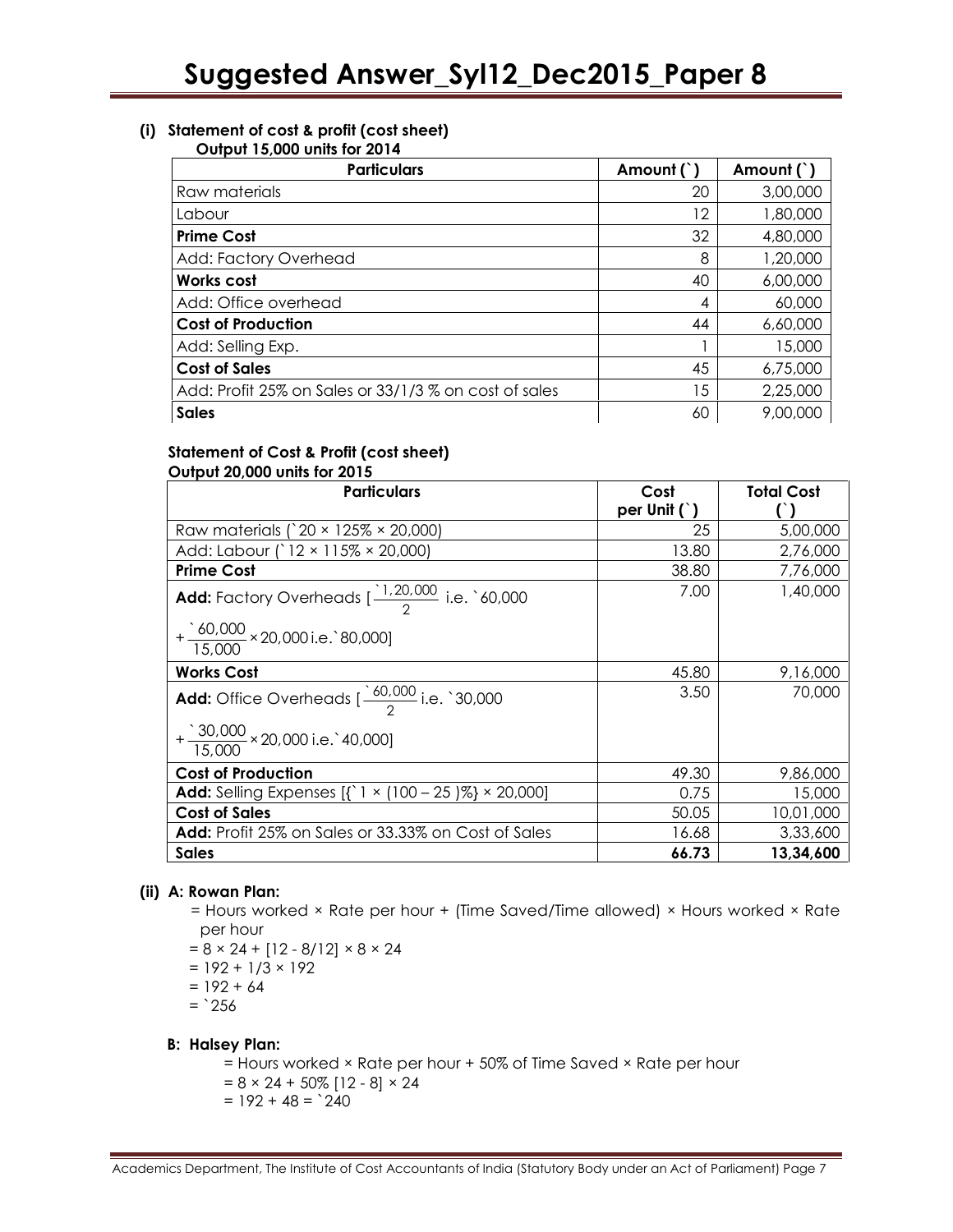#### C: Factory Cost:

|      | <b>Particulars</b>          | Rowan | <b>Halsey Plan</b> |
|------|-----------------------------|-------|--------------------|
|      | Material cost               | 150   | -50                |
|      | Labour cost                 | 256   | 240                |
| III. | Overhead at 25% labour cost | 64    | 6U                 |
|      | Total                       |       |                    |

#### (c) (i) What are the main objectives of group bonus system? 4

- (ii) Write short notes on: 4×3=12
	- (a) Responsibility Centre
	- (b) Profit Centre
	- (c) Basis of cost classification as per CAS 1.

#### Answer:

#### $II. (c)$

#### (i) Group Bonus system:

Following are the main objects or Group Bonus System:

- 1) Creation of team Spirit
- 2) Elimination of excessive waste materials and time.
- 3) Recognition of group efforts.
- 4) Improving productivity.

#### (ii)  $(a)$  Responsibility centre:

A responsibility centre in Cost Accounting denotes a segment of a business organisation for the activities of which responsibility is assigned to a specific person. So, a factory may be split into a number of centres and an official is assigned with the responsibility of each centre. All costs relating to the centre are collected and the manager responsible for such a cost centre judged by reference to the activity levels achieved in relation to costs. Even an individual machine may be treated as responsibility centre for cost control and cost reduction.

#### (b) Profit Centre:

Profit centre is a segment of a business that is responsible for all activities involved in the production and sales of products, systems and services. Thus a profit centre encompasses both costs that it incurs and revenue that it generates. Profit centres are created to delegate responsibility to individuals and measure their performance. In the concept of responsibility accounting, profit centres are sometimes also responsible for investment made for the centre. The profit is related to the invested capital. Such a profit centre may also be termed as investment centre.

#### (c) The basis of Cost Classification as per CAS – 1, is as follows:

- ❖ Nature of Expenses
- \* Nature of traceability to a cost object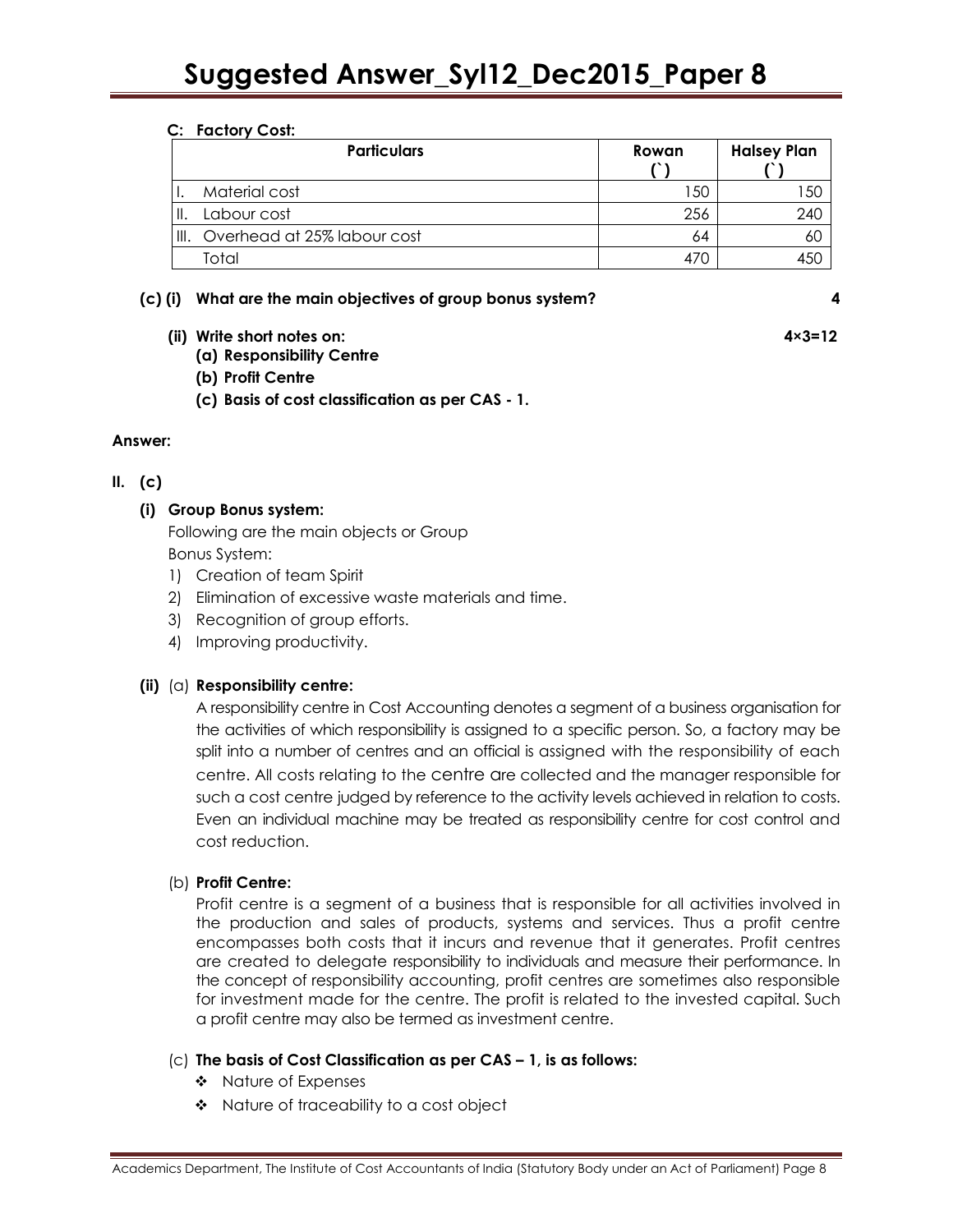- ❖ Function
- Nature of Behavior
- \* Nature of production or operation process
- (d) (i) M/S Sunlight & Co. Ltd. has three production departments X, Y, Z and two service departments P & Q. The following particulars extracted from the books of the company:

| The following particulars exhacted from the books of the company. |        |
|-------------------------------------------------------------------|--------|
|                                                                   |        |
| <b>Indirect Wages</b>                                             | 2.000  |
| <b>Rent &amp; Rates</b>                                           | 5,000  |
| Depreciation on Machinery                                         | 10,000 |
| General lighting                                                  | 500    |

Power the contract of the contract of the contract of the contract of the contract of the contract of the contract of the contract of the contract of the contract of the contract of the contract of the contract of the cont Sundries 12,000

The following further details are available:

|                        | Total    | x      |        |         | Þ     | Q     |
|------------------------|----------|--------|--------|---------|-------|-------|
| Floor Space (sq.ft)    | 10,000   | 2,000  | 2,500  | 3,000   | 2,000 | 500   |
| Light points           | 50       | 10     | 15     | 15      |       |       |
| Direct wages (`)       | 10,000   | 3,000  | 2,000  | 3,000   | 1,500 | 500   |
| <b>HP of Machinery</b> | 100      | 50     | 10     | 30      |       |       |
| Value of Machinery (`) | 2,50,000 | 60,000 | 80,000 | ,00,000 | 5,000 | 5,000 |

Apportion the overhead costs to various departments on the most equitable basis. 8

- (ii) Distinguish between chargeable expenses and overhead expenses. 5
- (iii) In order to boosting the moral of the employees, certain non-monetory incentives are given by the management. List out some of these incentives. 3

#### Answer:

II. (d) (i) Primary Departmental Distribution Summary

| <b>Particulars</b>           | <b>Basis of</b><br>apportionment | Total $( )$ | <b>Production Depts.</b> |       |        | Service Depts. |       |
|------------------------------|----------------------------------|-------------|--------------------------|-------|--------|----------------|-------|
|                              |                                  |             | X                        | Υ     | Z      | P              | Q     |
| Indirect<br>wages            | Direct<br>wages                  | 2,000       | 600                      | 400   | 600    | 300            | 100   |
| Rent & Rates                 | Floor space                      | 5,000       | 1,000                    | 1,250 | 1,500  | 1,000          | 250   |
| General<br>Lighting          | Light points                     | 500         | 100                      | 150   | 150    | 50             | 50    |
| Power                        | $H.P.$ of<br>Machines            | 1,000       | 500                      | 100   | 300    | 50             | 50    |
| Sundries                     | Direct wages                     | 12,000      | 3,600                    | 2,400 | 3,600  | 1,800          | 600   |
| Depreciation<br>of Machinery | Value of<br>Machine              | 10,000      | 2,400                    | 3,200 | 4,000  | 200            | 200   |
| Total                        |                                  | 30,500      | 8,200                    | 7,500 | 10,150 | 3,400          | 1,250 |

Academics Department, The Institute of Cost Accountants of India (Statutory Body under an Act of Parliament) Page 9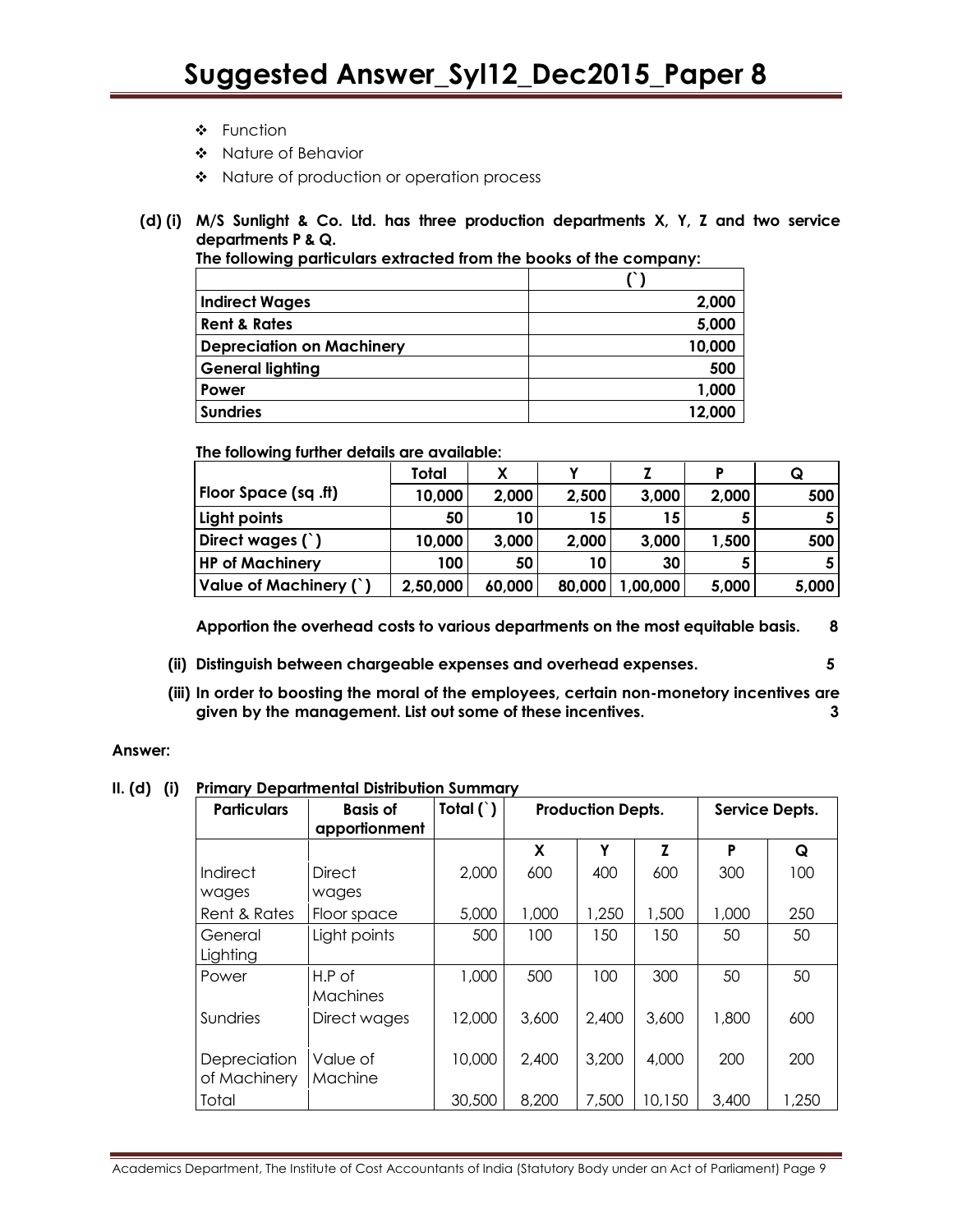#### (ii) Differences between chargeable expenses and overheads:

Chargeable expenses are those expenses which can be directly charged to cost units or cost centres. Overhead expenses are those expenses which cannot be directly charged to any cost units or costs centres and are apportioned or allocated.

The dividing line between chargeable expenses and overhead expense is very thin.

Same item of expenses can be treated either as chargeable item of overhead depending upon the situation. Rent for a service department is chargeable to that department cost. To the production units such rent is treated as an indirect rent is treated as an indirect cost because the total service department cost is apportioned to cost units as indirect cost.

Where a factory is more decentralised more and more expenditure is found as direct.

Basically, we can conclude that chargeable expenses are directly chargeable to the production units whereas overhead expenses include expenses which either cannot be chargeable to any production units or can be charged as direct only upto the department cost.

#### (iii) Some of the non- monetory incentives are as follows: -

- (a) Free Education and Training.
- (b) Medical benefits.
- (c) Subsidized canteen.
- (d) Sports and Recreational facilities.
- (e) Housing facilities and long service awards.
- (f) Job security.
- (g) Benevolent Fund and Welfare fund.
- (h) Contribution to superannuation benefits.

#### III. Answer any two sub-divisions from  $(a)$  to  $(c)$ :

(a) (i) Zed plus Co. Ltd. has made a plan for the coming year. It is estimated that the company will employ total assets of `10,00,000,50% of the assets will be financed by taking loans from outside as borrowed capital for which the rate of interest will be 10% per annum.

The direct cost for the year is estimated at `5,00,000 and `1,00,000 is estimated towards other operating expenses. The sale price of goods will be 140% of the direct costs. Income Tax rate is estimated to be 50%.

You are required to find out the following:

- (a) Return on assets,
- (b) Net profit margin,
- (c) Return on owner's equity,
- (d) Asset Turnover. 4+4=8

#### (ii) Write short notes on:

- (a) Inter- Corporate Deposits
- (b) Venture Capital 4+4=8

#### Answer:

Academics Department, The Institute of Cost Accountants of India (Statutory Body under an Act of Parliament) Page 10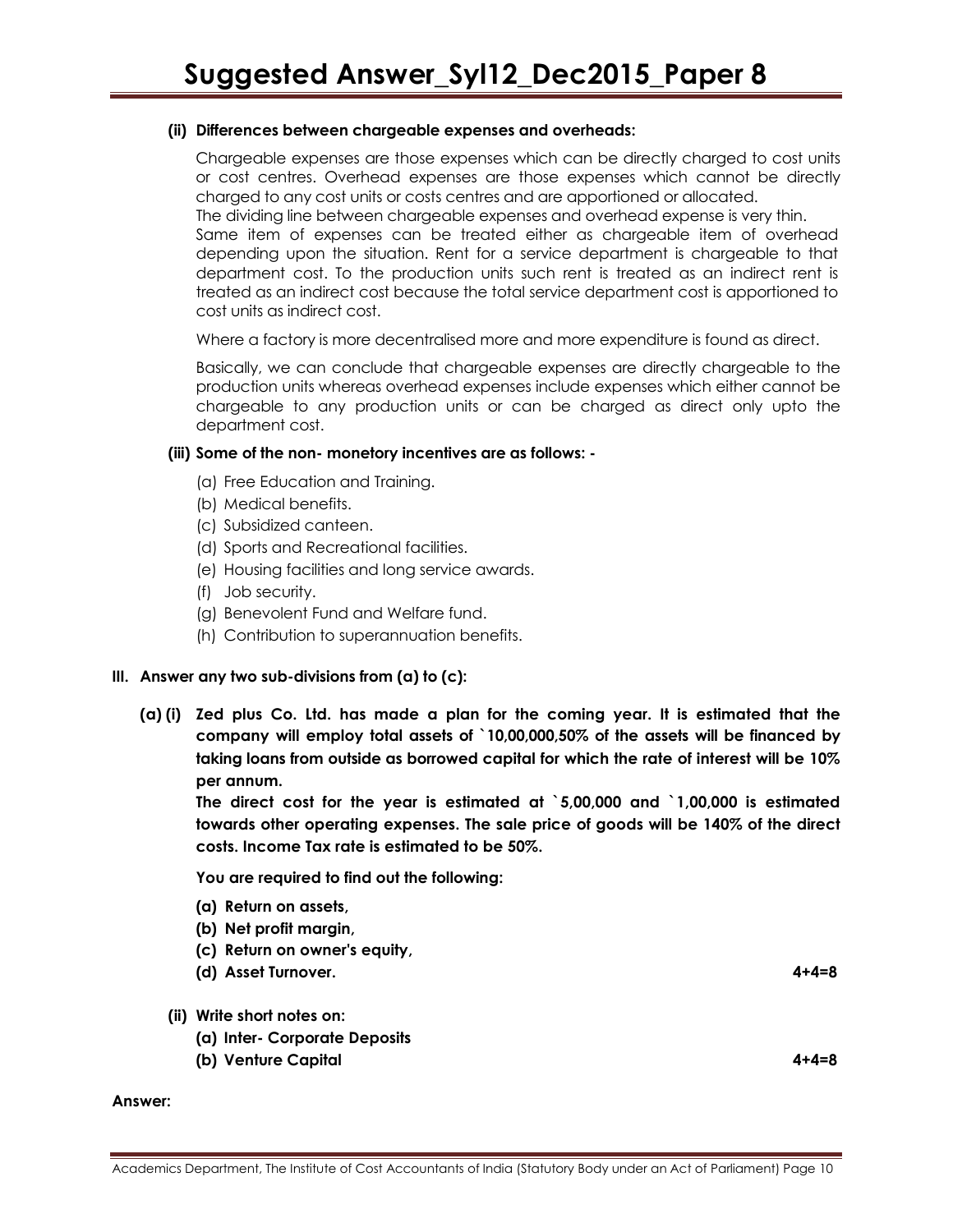#### III. (a) (i) Income Statement of Zed Plus Co. Ltd.

| <b>Particulars</b>               | Amount (`) |
|----------------------------------|------------|
| Sales: (140% of 5,00,000)        | 7,00,000   |
| <b>Less: Direct Costs</b>        | 5,00,000   |
| Gross Profit                     | 2,00,000   |
| Less: Operating Exp.             | 1,00,000   |
| Earning before Int. & Tax (EBIT) | 1,00,000   |
| Less: Interest (10% of 5,00,000) | 50,000     |
| Profit before Tax (PBT)          | 50,000     |
| Less: Tax @50%                   | 25,000     |
| Profit after Tax (PAT)           | 25,000     |

| (a) Return on assets         | PAT<br>$\frac{174}{100}$ × 100<br><b>Total Assets</b>            |
|------------------------------|------------------------------------------------------------------|
|                              | $=\frac{25,000}{10,00,000} \times 100$<br>$= 2.5\%$<br>10,00,000 |
| (b) Net Profit margin        | $=\frac{\text{PAT}}{2} \times 100$<br>Sales                      |
|                              | $= \frac{25,000}{7,00,000} \times 100 = 3.57\%$                  |
| (c) Return on owner's equity | $=\frac{PAT}{Equity} \times 100$                                 |
|                              | $=\frac{25,000}{5,00,000}$ ×100 = 5%                             |
| (d) Asset Turnover           | Sales<br><b>Total Assets</b>                                     |
|                              | $=\frac{7,00,000}{10,000}$<br>$= 0.7$ times<br>10,00,000         |

#### (ii) (a) Inter corporate Deposits (ICDs)

Sometimes the Commercial organisations borrow funds for a short term period, from other companies which have surplus liquidity for the time being. The ICDs are generally unsecured and are arranged by a financier. The ICDs are very common and popular in practice as these are not marred by the legal hassles. The convenience is the basic virtue of the method of financing. There is no regulation at present in India to regulate those ICDs. Moreover, these are not covered by the Sec. 58 of the companies Act. 1956 as the ICDs are not for long term. The transactions in the ICDs are generally not disclosed as the borrowing under the ICDs implies a liquidity shortage of the borrower. The rate of interest on ICDs varies depending upon the amount involved and the time period. The entire working of ICDs market is based on the personal corrections of the lenders, borrowers and the financiers.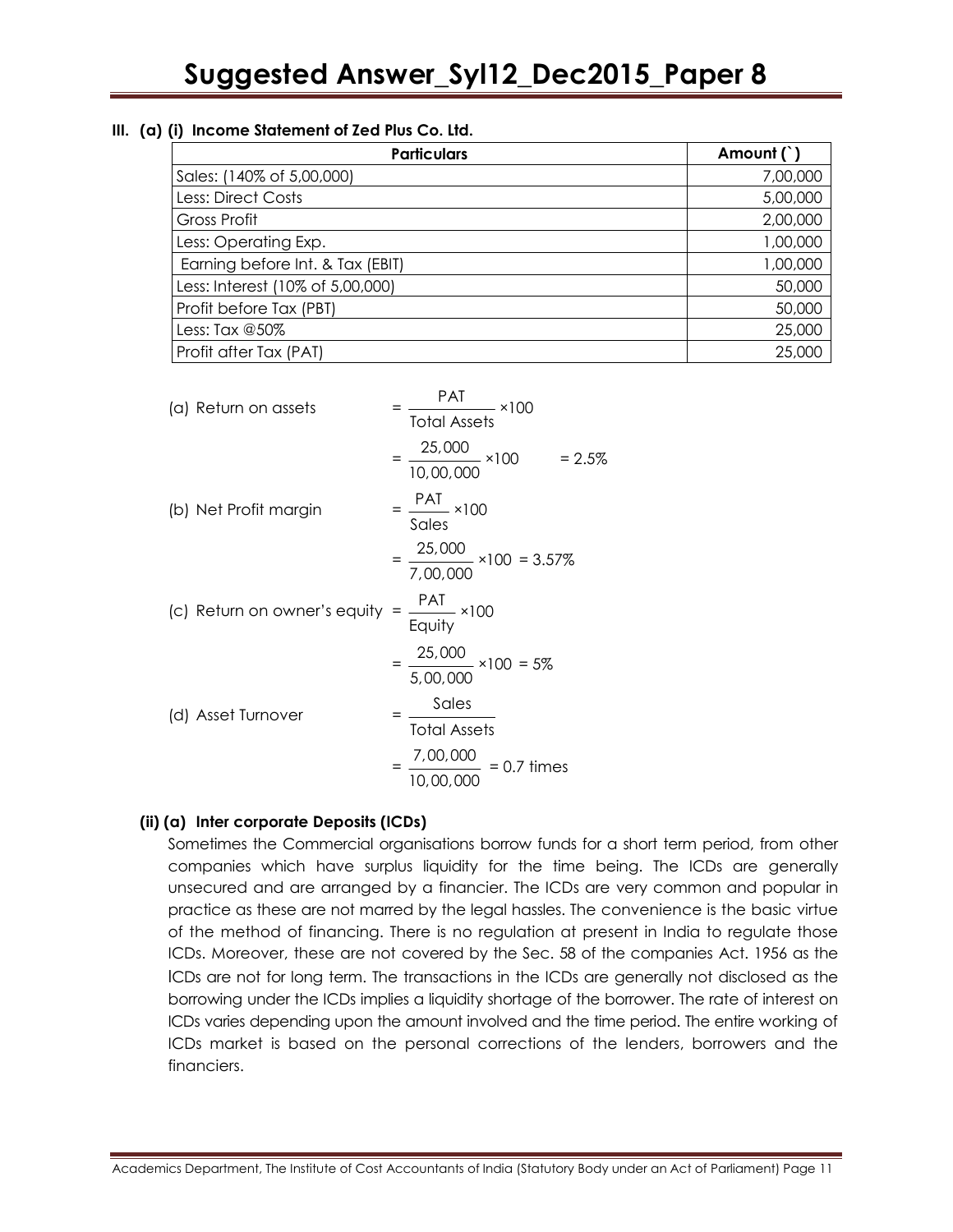#### (b) Venture Capital

 Venture Capital is a form of equity financing especially designed for funding high risk and high reward projects. There is a common perception that venture capital is a means of financing high technology projects. However, venture capital is investment of long term financial mode in:

- 1. Ventures promoted by technically or professionally qualified but unproven entrepreneurs or
- 2. Ventures seeking to harness commercially unproven technology or
- 3. High risk ventures.

The term venture capital represents financial investment in a highly risky project with the objective of earning a high rate of return.

Modes of finance by venture capitalists are Equity, Conditional loan and convertible loans.

(b) (i) XYZ Co. Ltd. desires to produce a new product at a price of `1,200 per unit, with the expectation of annual sales of 5,000 units. Variable costs amounts to `800 per unit and two months credit facility is to be granted.

 It is estimated that 10% of customers will be defaulters. Others will pay on due date. Interest rate is 15% p.a. A credit agency has offered the Company a suggestion which it claims can help to identify possible bad debts. The agency for such job will demand `3,00,000 p.a. and will be able to identify 20% of customers as being potential bad debts. If these customers are rejected no actual bad debts will result. Should the Company accept the suggestion of credit agency? 3+5=8

 (ii) M/S Light & Sound Co. Ltd. has sales of ` 12,00,000, variable cost `9,00,000 and fixed cost is `2,00,000 and debt of `5,00,000 of 10% rate of interest. From the above details find out the operating, financial and combined leverages. If the Co. wants to double its earnings before interest and tax (EBIT). how much of a rise in sales would be needed on a percentage basis? 6+2=8

#### Answer:

#### III. (b) (i) The annual return from the new product if the agency is not engaged.

| Sales (` $1,200 \times 5,000$ )                               |           | 60,00,000 |
|---------------------------------------------------------------|-----------|-----------|
| Less: Bad debts (10%)                                         |           | 6,00,000  |
|                                                               |           | 54,00,000 |
| Variable cost ( $800 \times 5,000$ )                          | 40,00,000 |           |
| Interest on investment in debtors (40,00,000 × 15/100 × 2/12) | 1,00,000  | 41,00,000 |
| Net profit                                                    |           | 13,00,000 |

#### Annual return from new products if the credit agency is engaged:

| Sales (80% of 60,00,000)            |           | 48,00,000 |
|-------------------------------------|-----------|-----------|
| <b>Bad debts</b>                    |           |           |
|                                     |           | 48,00,000 |
| Variable Cost: $(800 \times 4,000)$ | 32,00,000 |           |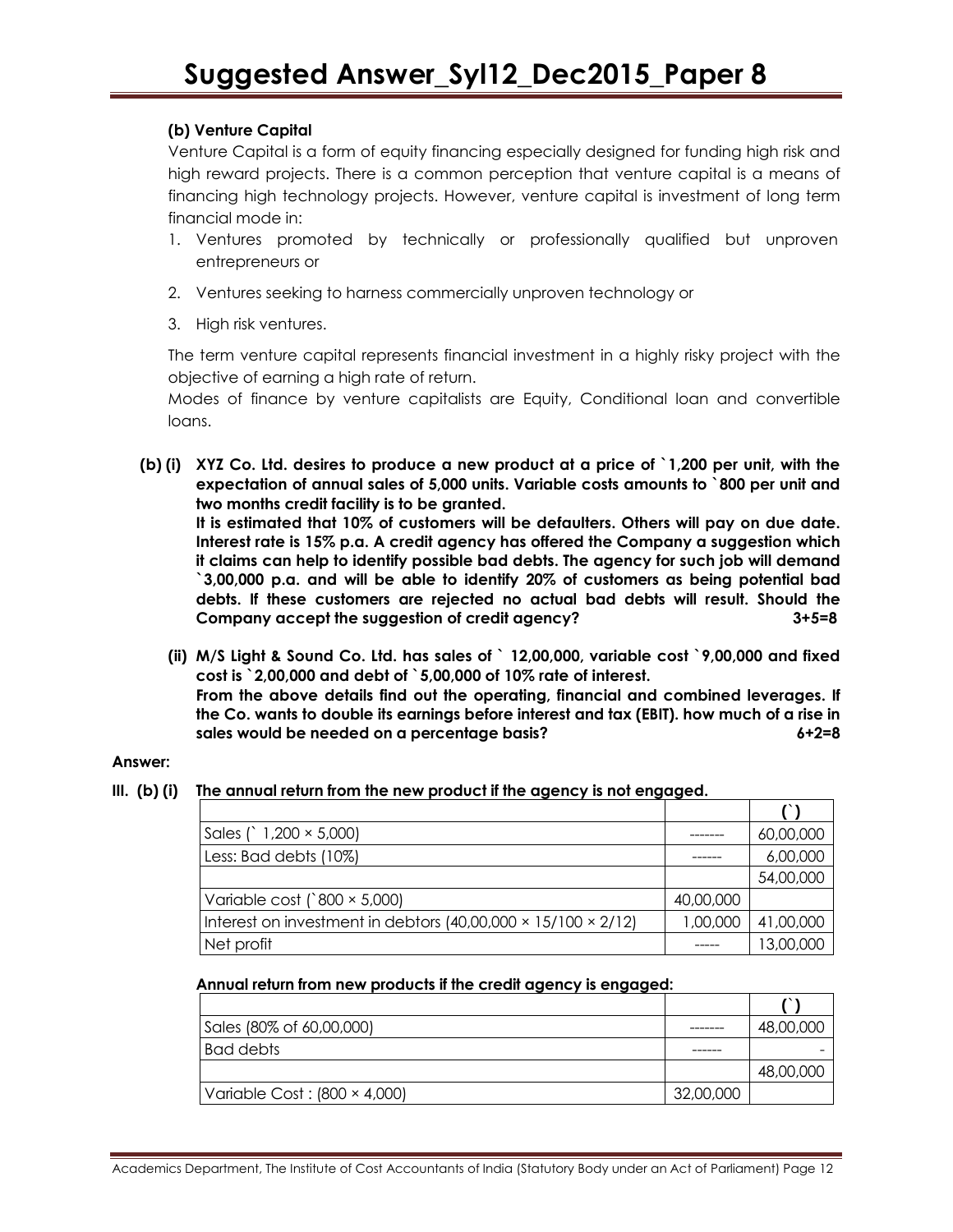| Interest on investment in debtors $(32,00,000 \times 15/100 \times 2/12)$ | 80,000 | 32,80,000 |
|---------------------------------------------------------------------------|--------|-----------|
|                                                                           |        | 15,20,000 |
| Less: Cost of credit agency                                               |        | 3,00,000  |
| Net profit                                                                |        | 12,20,000 |

Since the net profits is reduced under the new agency's suggestion, (`13,00,000 - `12,20,0000) the proposal should not be accepted.

#### (ii) Statement of Existing Profit:

| Sales -                           | 12,00,000 |
|-----------------------------------|-----------|
| V. Cost                           | 9,00,000  |
| Contribution                      | 3,00,000  |
| Less: Fixed Cost                  | 2,00,000  |
| <b>EBIT</b>                       | 1,00,000  |
| Less: Interest @ 10% on `5,00,000 | 50,000    |
| Profit before Tax (PBT)           | 50,000    |

| Operating leverage | Contribution 3,00,000             |
|--------------------|-----------------------------------|
|                    | 1,00,000<br>FRIT                  |
| Financial leverage | 1,00,000<br>EBIT<br>50.000<br>PRT |

Combined leverage  $3 \times 2 = 6$ 

Statement of sales needed to double the EBIT.

Operating leverage is 3 times i.e. 33/1/3% increase in sales volume causes a 100% increase in operating profit or EBIT. So, at the sales ` 16,00,000, operating profit EBIT will become `2,00,000 i.e. double the existing one.

#### (c) (i) M/S Bright Ltd. provides you with the following details:

|                      | Cost per unit |
|----------------------|---------------|
|                      |               |
| <b>Raw material</b>  | 60            |
| <b>Direct labour</b> | 20            |
| Overhead             | 30            |
| <b>Total cost</b>    | 110           |
| Profit               | 30            |
| <b>Selling price</b> | 140           |

Average raw material remain in stock for one month. Average material in work-inprocess is for half month. Credit allowed to customers - one month and credit allowed by suppliers - one month.

Average time lag in payment of wages: 10days; average time lag in payment of overheads 30 days. 25% of sales are on cash basis. Cash balance expected to be `50,000. Finished goods lie in the warehouse for one month.

You are advised to prepare a statement of working capital to finance a level of activity of 54,000 unit of output p.a. Production is carried on evenly throughout the year and wages and overheads accrue sirmilarly.

State your assumptions, if any. Share and the state of  $5+5=10$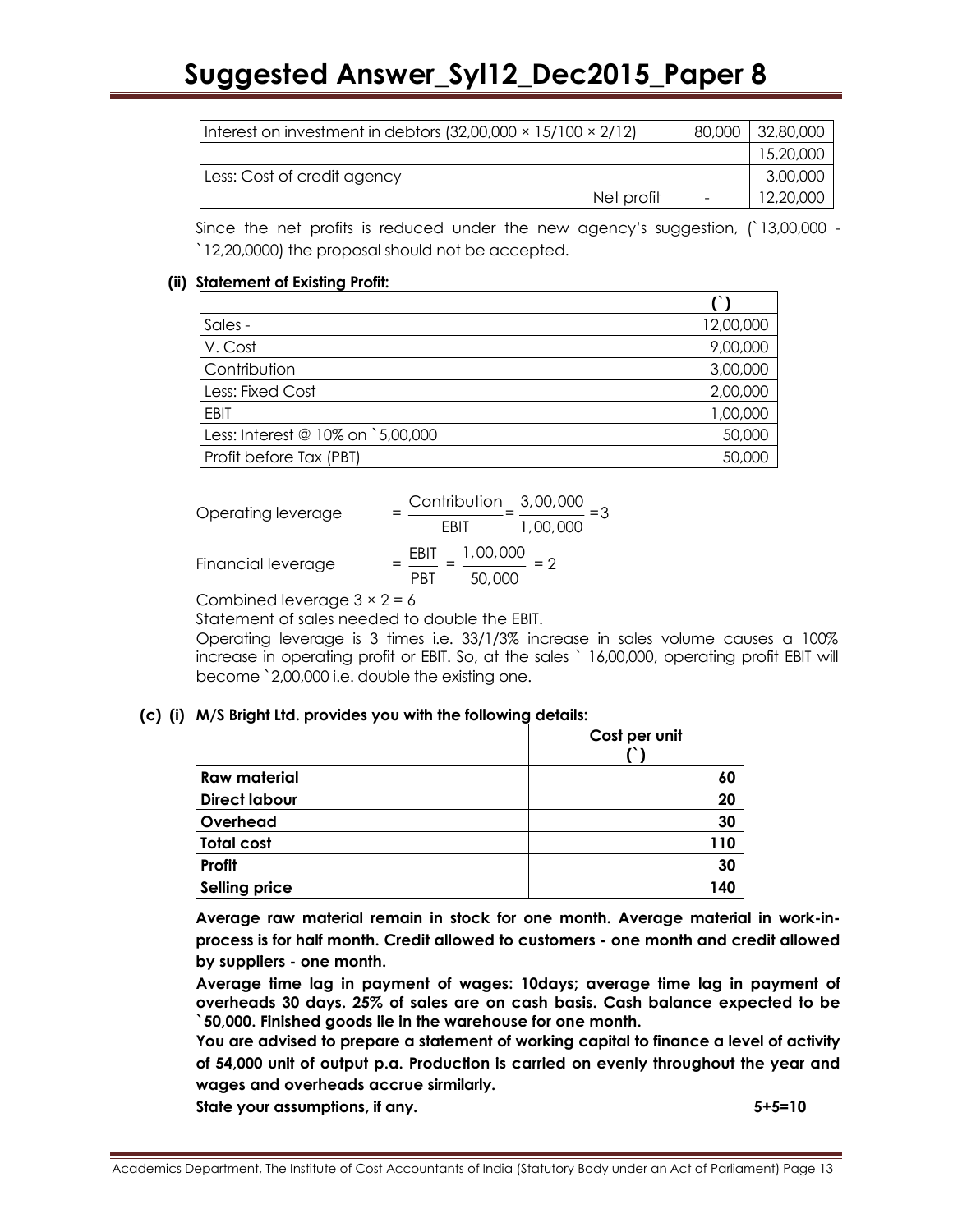(ii) M/S Sun & Moon Co. Ltd. is considering to select one project out of two alternative projects both with life of 5 (Five) years and following particulars are given:

|                           |                 | <b>Project X</b> | <b>Project Y</b> |
|---------------------------|-----------------|------------------|------------------|
|                           |                 |                  |                  |
| <b>Capital Investment</b> | Year 0          | 2,00,000         | 1,00,000         |
| Income                    | Year I          | 60,000           | 50,000           |
|                           | Year II         | 40,000           | 45,000           |
|                           | <b>Year III</b> | 40,000           | 30,000           |
|                           | <b>Year IV</b>  | 35,000           | 30,000           |
|                           | Year V          | 40,000           | 20,000           |

The expected rate of return is 14% p.a. The present value of ` 1 at 14% p.a. from year 1 to 5 is as under:

| Year                        |      |      |      |      |      |
|-----------------------------|------|------|------|------|------|
| <b>Present value factor</b> | 0.88 | 0.77 | 0.68 | 0.59 | 0.52 |

You are required to calculate the comparative profitability of the two projects by using net present value method and advise the management suitably. 6

#### Answer:

#### III. (c) (i) Statement of Working capital:

I. Current Assets Amount | Amount  $(')$   $(')$ Minimum cash balance 50,000 Inventories: Raw materials  $(4500 \times 60)$  2,70,000 Work-in-progress Material- 4500 × 60/2 1,35,000 Wages 50% of  $(4,500 \times 20)$  / 2  $\hspace{1.5cm}$  22,500 Overheads 50% of  $(4,500 \times 30)/2$   $\qquad \qquad$  33,750 Finished goods  $(4,500 \times 110$   $4,95,000$ Debtors (4500 × 110 × 75%)  $3,71,250$ Gross Working capital 2008 2012 13,77,500 13,77,500 13,77,500

#### II. Current Liabilities:

|                                             | Amount   | Amount   |
|---------------------------------------------|----------|----------|
|                                             |          |          |
| Creditors for materials $(4,500 \times 60)$ | 2,70,000 |          |
| Creditors in wages $(4,500 \times 20)$ / 3  | 30,000   |          |
| Creditors for Overheads (4,500 × 30)        | 1,35,000 |          |
|                                             | 4,35,000 | 4,35,000 |
| Net working capital -                       |          | 9,42,500 |